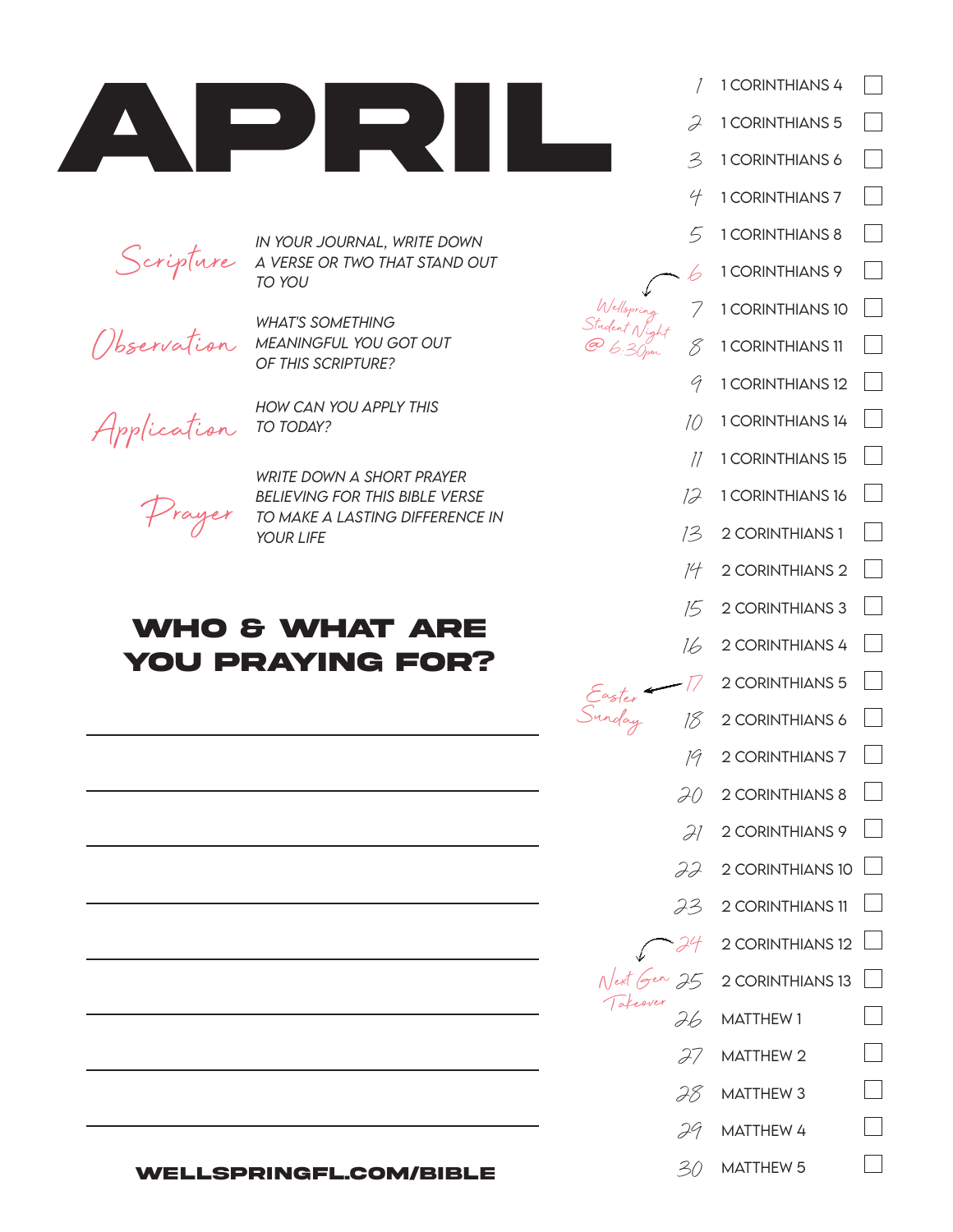



*in your journal, write down a verse or two that stand out to you* 

Observation

*what's something meaningful you got out of this scripture?*

*how can you apply this* 

Application

Prayer

*write down a short prayer believing for this bible verse to make a lasting difference in* 

## **who & what are you praying for?**

*to today?*

*your life*

| <b>WELLSPRINGFL.COM/BIBLE</b> |
|-------------------------------|
|                               |

|                                       | MATTHEW 6         |                        |
|---------------------------------------|-------------------|------------------------|
| J<br>The Church                       | <b>MATTHEW 7</b>  |                        |
| / See<br>Sunday<br>3                  | <b>MATTHEW 8</b>  |                        |
| 4                                     | MATTHEW 9         | Studen                 |
|                                       | <b>MATTHEW 10</b> |                        |
| Revival<br>Night<br>b                 | <b>MATTHEW 11</b> |                        |
| 7                                     | <b>MATTHEW 12</b> |                        |
|                                       | MATTHEW 13        |                        |
| Mother's Day<br>Child Dedication<br>9 | MATTHEW 14        |                        |
| 10                                    | MATTHEW 15        |                        |
| 11                                    | <b>MATTHEW 16</b> |                        |
| 12                                    | MATTHEW 17        |                        |
| 13                                    | <b>MATTHEW 18</b> |                        |
| 14                                    | MATTHEW 19        |                        |
| 15                                    | MATTHEW 20        |                        |
| 16                                    | MATTHEW 21        | Serving Tean<br>Sunday |
| Т /                                   | MATTHEW 22        |                        |
| 18                                    | MATTHEW 23        |                        |
| 19                                    | MATTHEW 24        | $\pm$                  |
|                                       | $20$ MATTHEW 25   | $\vert \ \ \vert$      |
|                                       | $21$ MATTHEW 26   | $\Box$                 |
|                                       | $22$ MATTHEW 27   | $\vert \ \ \vert$      |
|                                       | $23$ MATTHEW 28   | $\vert \ \ \vert$      |
|                                       | $24$ 1 THES. 1    | $\sim$                 |
|                                       | $25$ 1 THES. 2    |                        |
|                                       | $26$ 1 THES. 3    |                        |
|                                       | $27$ 1 THES. 4    | $\sim$                 |
|                                       | $28$ 1 THES.5     |                        |
|                                       | $39$ 2 THES. 1    |                        |
|                                       | $302$ . THES. 2   |                        |
|                                       | $3/2$ THES. 3     |                        |